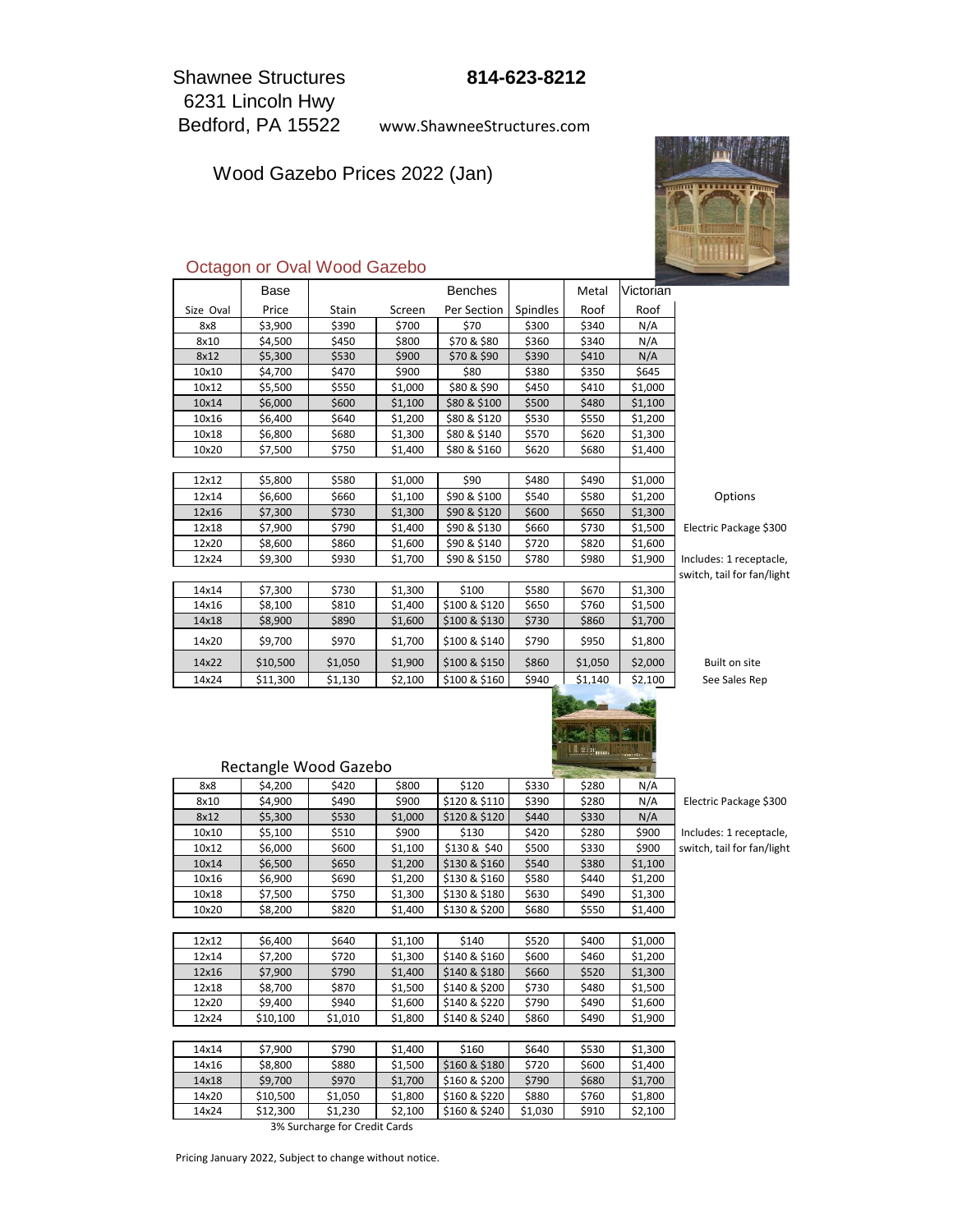Shawnee Structures **814-623-8212** 6231 Lincoln Hwy

# Bedford, PA 15522

Vinyl Gazebo Prices 2022 (Jan)





## Octagon or Oval Vinyl Gazebo

|             | Base     | Metal   | Benches       | Screen  |                 | Vinyl  | Turned        | Victorian |                            |
|-------------|----------|---------|---------------|---------|-----------------|--------|---------------|-----------|----------------------------|
| <b>Size</b> | Price    | Roof    | Per Section   | Package | <b>Spindles</b> | Soffit | Post          | Roof      | Options                    |
| 8x8         | \$4,700  | \$350   | \$80          | \$700   | \$290           | \$280  | \$480         | N/A       |                            |
| 8x10        | \$5,500  | \$350   | \$80 & \$90   | \$800   | \$340           | \$340  | \$480         | N/A       |                            |
| 8x12        | \$6,000  | \$420   | \$80 & \$100  | \$900   | \$370           | \$360  | \$480         | N/A       |                            |
| 10x10       | \$5,700  | \$350   | \$90          | \$900   | \$350           | \$340  | \$480         | \$1,200   | Built as Kit 10% ext       |
| 10x12       | \$6,600  | \$420   | \$90 & \$100  | \$1,000 | \$420           | \$400  | \$480         | \$1,300   |                            |
| 10x14       | \$7,200  | \$490   | \$90 & \$120  | \$1,100 | \$460           | \$440  | \$530         | \$1,400   | Built on site, call for pr |
| 10x16       | \$7,900  | \$560   | \$90 & \$140  | \$1,200 | \$500           | \$470  | \$530         | \$1,500   |                            |
| 10x18       | \$8,600  | \$500   | \$90 & \$160  | \$1,300 | \$550           | \$500  | \$540         | \$1,600   |                            |
| 10x20       | \$9,300  | \$560   | \$90 & \$180  | \$1,400 | \$600           | \$540  | \$540         | \$1,700   |                            |
|             |          |         |               |         |                 |        |               |           |                            |
| 12x12       | \$6,900  | \$500   | \$100         | \$1,100 | \$440           | \$430  | \$480         | \$1,200   | Electric Package \$3       |
| 12x14       | \$8,000  | \$590   | \$100 & \$120 | \$1,200 | \$520           | \$500  | \$480         | \$1,400   |                            |
| 12x16       | \$8,600  | \$670   | \$100 & \$140 | \$1,300 | \$560           | \$540  | \$530         | \$1,500   | Includes: fan/light be     |
| 12x18       | \$9,200  | \$750   | \$100 & \$160 | \$1,400 | \$610           | \$590  | \$530         | \$1,600   | receptacle, switch         |
| 12x20       | \$9,900  | \$840   | \$100 & \$180 | \$1,500 | \$660           | \$630  | \$540         | \$1,800   |                            |
| 12x24       | \$11,100 | \$1,000 | \$100 & \$200 | \$1,600 | \$750           | \$730  | \$540         | \$2,000   |                            |
| 14x14       | \$8,700  | \$690   | \$120         | \$1,300 | \$400           | \$530  | \$480         | \$1,500   |                            |
| 14x16       | \$9,900  | \$780   | \$120 & \$140 | \$1,500 | \$580           | \$600  | \$480         | \$1,700   |                            |
| 14x18       | \$10,700 | \$880   | \$120 & \$160 | \$1,600 | \$690           | \$660  | \$530         | \$1,800   |                            |
| 14x20       | \$11,500 | \$970   | \$120 & \$180 | \$1,800 | \$750           | \$720  | \$530         | \$2,000   |                            |
| 14x22       | \$11,900 | \$1,070 | \$120 & \$200 | \$1,900 | \$830           | \$770  | \$540         | \$2,100   |                            |
| 14x24       | \$13,100 | \$1,170 | \$120 & \$220 | \$2,000 | \$910           | \$830  | \$590         | \$2,300   |                            |
|             |          |         |               |         | -               |        | <b>PALOMA</b> |           |                            |

Built as Kit 10% extra

ricing

#### $600$

IOX,

| 8x8   | \$5,100  | \$280 | \$120         | \$800   | \$320   | \$310 | \$420 | N/A     |
|-------|----------|-------|---------------|---------|---------|-------|-------|---------|
| 8x10  | \$6,000  | \$280 | \$120 & \$135 | \$900   | \$390   | \$360 | \$420 | N/A     |
| 8x12  | \$6,500  | \$340 | \$120 & \$150 | \$1,000 | \$410   | \$390 | \$420 | N/A     |
| 10x10 | \$6,200  | \$280 | \$130         | \$1,100 | \$390   | \$370 | \$420 | \$1,300 |
| 10x12 | \$7,200  | \$340 | \$130 & \$145 | \$1,200 | \$460   | \$440 | \$420 | \$1,400 |
| 10x14 | \$7,900  | \$390 | \$130 & \$170 | \$1,300 | \$520   | \$470 | \$420 | \$1,500 |
| 10x16 | \$8,700  | \$450 | \$130 & \$180 | \$1,500 | \$600   | \$500 | \$480 | \$1,600 |
| 10x18 | \$9,400  | \$500 | \$130 & \$190 | \$1,600 | \$660   | \$540 | \$480 | \$1,700 |
| 10x20 | \$10,200 | \$560 | \$130 & \$210 | \$1,700 | \$730   | \$580 | \$480 | \$1,800 |
|       |          |       |               |         |         |       |       |         |
| 12x12 | \$7,500  | \$410 | \$140         | \$1,100 | \$490   | \$470 | \$420 | \$1,300 |
| 12x14 | \$8,700  | \$470 | \$140 & \$170 | \$1,300 | \$570   | \$550 | \$420 | \$1,500 |
| 12x16 | \$9,400  | \$540 | \$140 & \$190 | \$1,400 | \$610   | \$600 | \$480 | \$1,600 |
| 12x18 | \$10,100 | \$610 | \$140 & \$200 | \$1,500 | \$660   | \$640 | \$480 | \$1,800 |
| 12x20 | \$10,800 | \$670 | \$140 & \$220 | \$1,600 | \$700   | \$690 | \$480 | \$1,900 |
| 12x24 | \$12,200 | \$800 | \$140 & \$250 | \$1,800 | \$790   | \$770 | \$480 | \$2,100 |
| 14x14 | \$87,400 | \$550 | \$170         | \$1,400 | \$760   | \$580 | \$420 | \$1,500 |
| 14x16 | \$10,800 | \$620 | \$170 & \$190 | \$1,600 | \$820   | \$670 | \$420 | \$1,700 |
| 14x18 | \$11,700 | \$700 | \$170 & \$200 | \$1,800 | \$880   | \$720 | \$480 | \$1,800 |
| 14x20 | \$12,600 | \$780 | \$170 & \$220 | \$2,000 | \$940   | \$780 | \$480 | \$2,000 |
| 14x22 | \$13,400 | \$850 | \$170 & \$235 | \$2,100 | \$1,000 | \$840 | \$480 | \$2,100 |
| 14x24 | \$14,300 | \$930 | \$170 & \$250 | \$2,200 | \$1,060 | \$900 | \$530 | \$2,300 |

Rectangle Vinyl Gazebo

Pricing January 2022, Subject to change without notice. 3% Surcharge for Credit Cards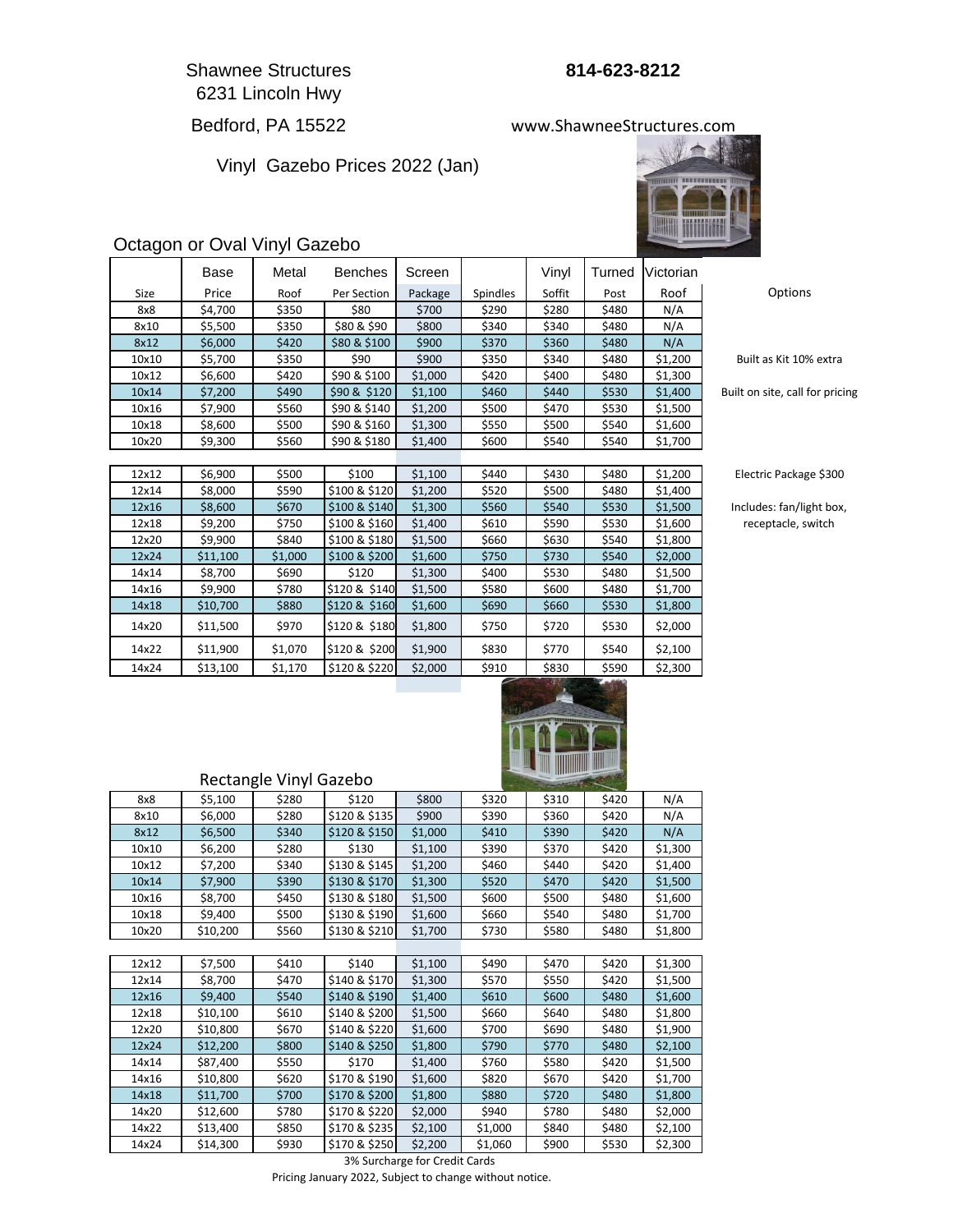



|       |          |       | Wellington Pavilion 2022 (June) |             |            |         |               |
|-------|----------|-------|---------------------------------|-------------|------------|---------|---------------|
|       | Base     | Post  | Add 8' Room                     | Add 8' Room | Upgrade to | Reverse | 4' Extentsion |
| Size  | Price    | Count | Unfinished                      | Finished    | LP Lapp    | Dormer  | Reverse       |
| 10×10 | \$6,100  | 4     |                                 |             | Siding     |         | Dormer        |
| 10x16 | \$6,700  | 4     | \$3,200                         | \$4,900     | \$400      | \$2,700 | \$1,900       |
|       |          |       |                                 |             |            |         |               |
| 12x12 | \$6,700  | 4     | \$3,600                         | \$5,600     | \$400      | \$3,000 | \$2,100       |
| 12x16 | \$8,100  | 4     | \$3,600                         | \$5,600     | \$400      | \$3,000 | \$2,100       |
| 12x20 | \$9,600  | 6     | \$3,600                         | \$5,600     | \$400      | \$3,000 | \$2,100       |
| 12x24 | \$10,500 | 6     | \$3,600                         | \$5,600     | \$400      | \$3,000 | \$2,100       |
|       |          |       |                                 |             |            |         |               |
| 14x14 | \$7,800  | 4     | \$4,000                         | \$6,300     | \$450      | \$3,400 | \$2,400       |
| 14x20 | \$10,700 | 6     | \$4,000                         | \$6,300     | \$450      | \$3,400 | \$2,400       |
| 14x24 | \$11,700 | 6     | \$4,000                         | \$6,300     | \$450      | \$3,400 | \$2,400       |
| 14x28 | \$12,600 | 6     | \$4,000                         | \$6,300     | \$450      | \$3,400 | \$2,400       |
|       |          |       |                                 |             |            |         |               |
| 16x16 | \$8,500  | 4     | \$4,400                         | \$6,900     | \$500      | \$3,800 | \$2,700       |
| 16x20 | \$10,700 | 6     | \$4,400                         | \$6,900     | \$500      | \$3,800 | \$2,700       |
| 16x24 | \$11,800 | 6     | \$4,400                         | \$6,900     | \$500      | \$3,800 | \$2,700       |
| 16x28 | \$12,900 | 6     | \$4,400                         | \$6,900     | \$500      | \$3,800 | \$2,700       |
| 16x32 | \$14,200 | 8     | \$4,400                         | \$6,900     | \$500      | \$3,800 | \$2,700       |
|       |          |       |                                 |             |            |         |               |
|       |          |       |                                 |             |            |         |               |

20x20 \$12,600 8 \$5,200 \$8,400 \$600 24x24 | \$18,100 | 8 | \$6,100 | \$9,900 | \$600 See sales rep for reverse gables for 20 & 24 wide



5' Double door with transom window 3 30x36 Windows Standard Features on 8' Room



With Cathedral Ceiling Finished Interior Pine T&G on walls and gable 6231 Lincoln Hwy,

Bedford PA 15522

814-623-8212

www.ShawneeStructures.com



#### **Standard Features Wellington**

Price installed on location 10/12 Pitch Roof (8/12 on 18' and wider) 6x8 Headers 8x8 Solid Post with Arched Braces Metal Roofing Rough Sawn Lumber 4x8 Rafters 48" On Center Y Framing in Gables T&G Sheeting on Rafters Add \$5 per mile 1 way to your location (additionial delivery cost for bigger projects ect)

## Stain Pavilions Add 10%

Electric Package \$300

Standard installation on concrete pad, Add \$200 per post if no concrete pad

> June 2022 Prices Subject to Change



Reverse Dormer LP Siding (4x8 sheets with grooves) **Requires Post on each edge of dormer** Post on each edge of dormer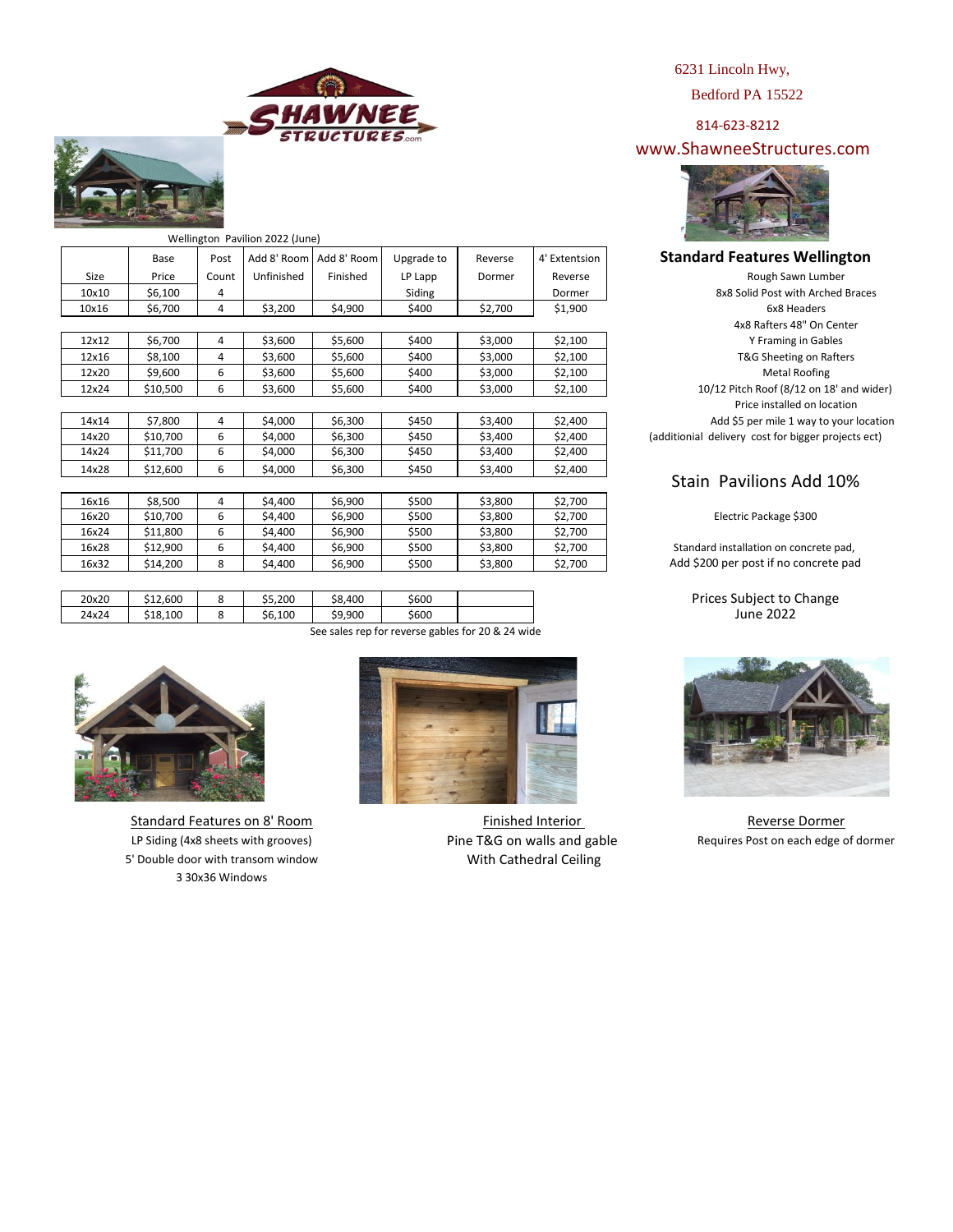



# 2022 (Jan) Wood Hip Roof Pavilions 6/12 Pitch

| Size  | Count | <b>Base Price</b> | Metal Roof | Arched Header | 8x8 Post | Size  | <b>Base Price</b> | <b>Metal Roof</b> | Header   |         | Superior Post 10" Round Post |
|-------|-------|-------------------|------------|---------------|----------|-------|-------------------|-------------------|----------|---------|------------------------------|
| 8x8   | 4     | \$4,000           | \$280      | \$470         | \$300    | 8x8   | \$5,000           | \$280             | \$1,050  | \$1,050 | \$1,300                      |
| 8x10  | 4     | \$7,700           | \$280      | \$520         | \$380    | 8x10  | \$5,400           | \$280             | \$1,190  | \$1,050 | \$1,300                      |
| 8x12  | 4     | \$4,700           | \$280      | \$580         | \$380    | 8x12  | \$5,800           | \$280             | \$1,320  | \$1,050 | \$1,300                      |
| 10x10 | 4     | \$4,600           | \$280      | \$580         | \$380    | 10×10 | \$5,800           | \$280             | \$1,320  | \$1,050 | \$1,300                      |
| 10x12 | 4     | \$5,000           | \$330      | \$690         | \$380    | 10x12 | \$6,300           | \$330             | \$1,450  | \$1,050 | \$1,300                      |
| 10x14 | 4     | \$5,200           | \$380      | \$690         | \$380    | 10x14 | \$6,600           | \$380             | \$1,580  | \$1,050 | \$1,300                      |
| 10x16 | 4     | \$5,600           | \$440      | \$750         | \$380    | 10x16 | \$7,200           | \$440             | \$1,710  | \$1,050 | \$1,300                      |
| 10x20 | 6     | \$7,100           | \$550      | \$870         | \$570    | 10x20 | \$8,900           | \$550             | \$1,980  | \$1,050 | \$1,300                      |
| 12x12 | 4     | \$5,400           | \$400      | \$690         | \$380    | 12x12 | \$6,900           | \$400             | \$1,580  | \$1,050 | \$1,300                      |
| 12x14 | 4     | \$5,600           | \$460      | \$750         | \$380    | 12x14 | \$7,200           | \$460             | \$1,710  | \$1,050 | \$1,300                      |
| 12x16 | 4     | \$6,100           | \$520      | \$810         | \$380    | 12x16 | \$7,800           | \$520             | \$1,850  | \$1,050 | \$1,300                      |
| 12x20 | 6     | \$7,900           | \$650      | \$920         | \$570    | 12x20 | \$9,700           | \$650             | \$2,100  | \$1,572 | \$1,900                      |
| 12x24 | 4     | \$8,700           | \$780      | \$1,040       | \$570    | 12x24 | \$10,800          | \$780             | \$2,370  | \$1,572 | \$1,900                      |
| 14x14 | 4     | \$6,300           | \$530      | \$810         | \$380    | 14x14 | \$7,900           | \$530             | \$18,560 | \$1,050 | \$1,300                      |
| 14x16 | 4     | \$6,700           | \$600      | \$870         | \$380    | 14x16 | \$8,500           | \$600             | \$1,980  | \$1,050 | \$1,300                      |
| 14x20 | 6     | \$8,600           | \$680      | \$980         | \$570    | 14x20 | \$10,600          | \$680             | \$2,240  | \$1,572 | \$1,900                      |
| 14x24 | 6     | \$9,500           | \$750      | \$1,100       | \$570    | 14x24 | \$11,800          | \$750             | \$1,680  | \$1,572 | \$1,900                      |
| 14x28 | 6     | \$10,500          | \$820      | \$1,210       | \$380    | 14x28 | \$13,000          | \$820             | \$2,830  | \$1,572 | \$1,900                      |
| 16x16 | 4     | \$7,200           | \$680      | \$920         | \$570    | 16x16 | \$9,200           | \$680             | \$2,100  | \$1,050 | \$1,300                      |
| 16x20 | 6     | \$9,100           | \$750      | \$1,040       | \$570    | 16x20 | \$11,300          | \$750             | \$2,370  | \$1,572 | \$1,900                      |
| 16x24 | 6     | \$10,200          | \$820      | \$1,150       | \$570    | 16x24 | \$12,700          | \$820             | \$2,630  | \$1,572 | \$1,900                      |
| 16x28 | 6     | \$11,300          | \$890      | \$1,270       | \$570    | 16x28 | \$14,000          | \$890             | \$2,900  | \$1,572 | \$1,900                      |
| 16x32 | 6     | \$12,400          | \$950      | \$1,390       | \$570    | 16x32 | \$15,400          | \$950             | \$3,160  | \$1,572 | \$1,900                      |
| 16x36 | 8     | \$14,100          | \$1,020    | \$1,500       | \$750    | 16x36 | \$17,500          | \$1,020           | \$3,420  | \$2,100 | \$2,500                      |
| 20x20 | 8     | \$10,400          | \$820      | \$1,150       | \$750    | 20x20 | \$13,800          | \$820             | \$2,630  | \$2,100 | \$2,500                      |
| 24x24 | 8     | \$13,800          | \$1,020    | \$1,390       | \$750    | 24x24 | \$17,300          | \$1,020           | \$3,160  | \$2,100 | \$2,500                      |
| 24x36 | 10    | \$19,100          | \$1,150    | \$1,730       | \$940    | 24x36 | \$23,700          | \$1,150           | \$3,950  | \$2,100 | \$2,500                      |

6231 Lincoln Hwy, Bedford PA 15522 814-623-8212 www.ShawneeStructures.com



12x16 Wood Hip Roof, Stain and Arched Beam 12x16 Vinyl Pavilion, Arched Beams, Superior Post

Post Contract Upgrade Contract Upgrade Upgrade Contract Contract Contract Upgrade Arched 8" Post Or Upgrade to 2022 (Jan) Vinyl Hip Roof Pavilion 6/12 Pitch

| Size  | <b>Base Price</b> | Metal Roof | Header   |         | Superior Post 10" Round Post |
|-------|-------------------|------------|----------|---------|------------------------------|
| 8x8   | \$5,000           | \$280      | \$1,050  | \$1,050 | \$1,300                      |
| 8x10  | \$5,400           | \$280      | \$1,190  | \$1,050 | \$1,300                      |
| 8x12  | \$5,800           | \$280      | \$1,320  | \$1,050 | \$1,300                      |
| 10x10 | \$5,800           | \$280      | \$1,320  | \$1,050 | \$1,300                      |
| 10x12 | \$6,300           | \$330      | \$1,450  | \$1,050 | \$1,300                      |
| 10x14 | \$6,600           | \$380      | \$1,580  | \$1,050 | \$1,300                      |
| 10x16 | \$7,200           | \$440      | \$1,710  | \$1,050 | \$1,300                      |
| 10x20 | \$8,900           | \$550      | \$1,980  | \$1,050 | \$1,300                      |
| 12x12 | \$6,900           | \$400      | \$1,580  | \$1,050 | \$1,300                      |
| 12x14 | \$7,200           | \$460      | \$1,710  | \$1,050 | \$1,300                      |
| 12x16 | \$7,800           | \$520      | \$1,850  | \$1,050 | \$1,300                      |
| 12x20 | \$9,700           | \$650      | \$2,100  | \$1,572 | \$1,900                      |
| 12x24 | \$10,800          | \$780      | \$2,370  | \$1,572 | \$1,900                      |
| 14x14 | \$7,900           | \$530      | \$18,560 | \$1,050 | \$1,300                      |
| 14x16 | \$8,500           | \$600      | \$1,980  | \$1,050 | \$1,300                      |
| 14x20 | \$10,600          | \$680      | \$2,240  | \$1,572 | \$1,900                      |
| 14x24 | \$11,800          | \$750      | \$1,680  | \$1,572 | \$1,900                      |
| 14x28 | \$13,000          | \$820      | \$2,830  | \$1,572 | \$1,900                      |
| 16x16 | \$9,200           | \$680      | \$2,100  | \$1,050 | \$1,300                      |
| 16x20 | \$11,300          | \$750      | \$2,370  | \$1,572 | \$1,900                      |
| 16x24 | \$12,700          | \$820      | \$2,630  | \$1,572 | \$1,900                      |
| 16x28 | \$14,000          | \$890      | \$2,900  | \$1,572 | \$1,900                      |
| 16x32 | \$15,400          | \$950      | \$3,160  | \$1,572 | \$1,900                      |
| 16x36 | \$17,500          | \$1,020    | \$3,420  | \$2,100 | \$2,500                      |
| 20x20 | \$13,800          | \$820      | \$2,630  | \$2,100 | \$2,500                      |
| 24x24 | \$17,300          | \$1,020    | \$3,160  | \$2,100 | \$2,500                      |
| 24x36 | \$23,700          | \$1,150    | \$3,950  | \$2,100 | \$2,500                      |

#### **Wood Privacy Walls (lenth of wall)**

|       | 8'    | 10'     | 12'     | 14'     | 16'     |  |
|-------|-------|---------|---------|---------|---------|--|
|       |       |         |         |         |         |  |
| Solid | \$800 | \$1,000 | \$1,200 | \$1,400 | \$1,600 |  |
|       |       |         |         |         |         |  |
|       |       |         |         |         |         |  |

Standard installation on concrete pad, Add \$150 per post if no concrete pad

Standard Features on Hip Roof Pavilion 5/12 Pitch Hip Roof Shingled Roof 6x6 Pressure Treated Post with Fasteners for Concrete Tongue and Groove Under Roof Built similar to Rectangle Gazebos without railing

Jan 2022, Prices Subject to Change

#### **Vinyl Privacy Walls (lenth of wall)**

| Solid | L.200 | 1.500 | .800 | \$2.100 | \$2.400 |  |
|-------|-------|-------|------|---------|---------|--|
|       |       |       |      |         |         |  |